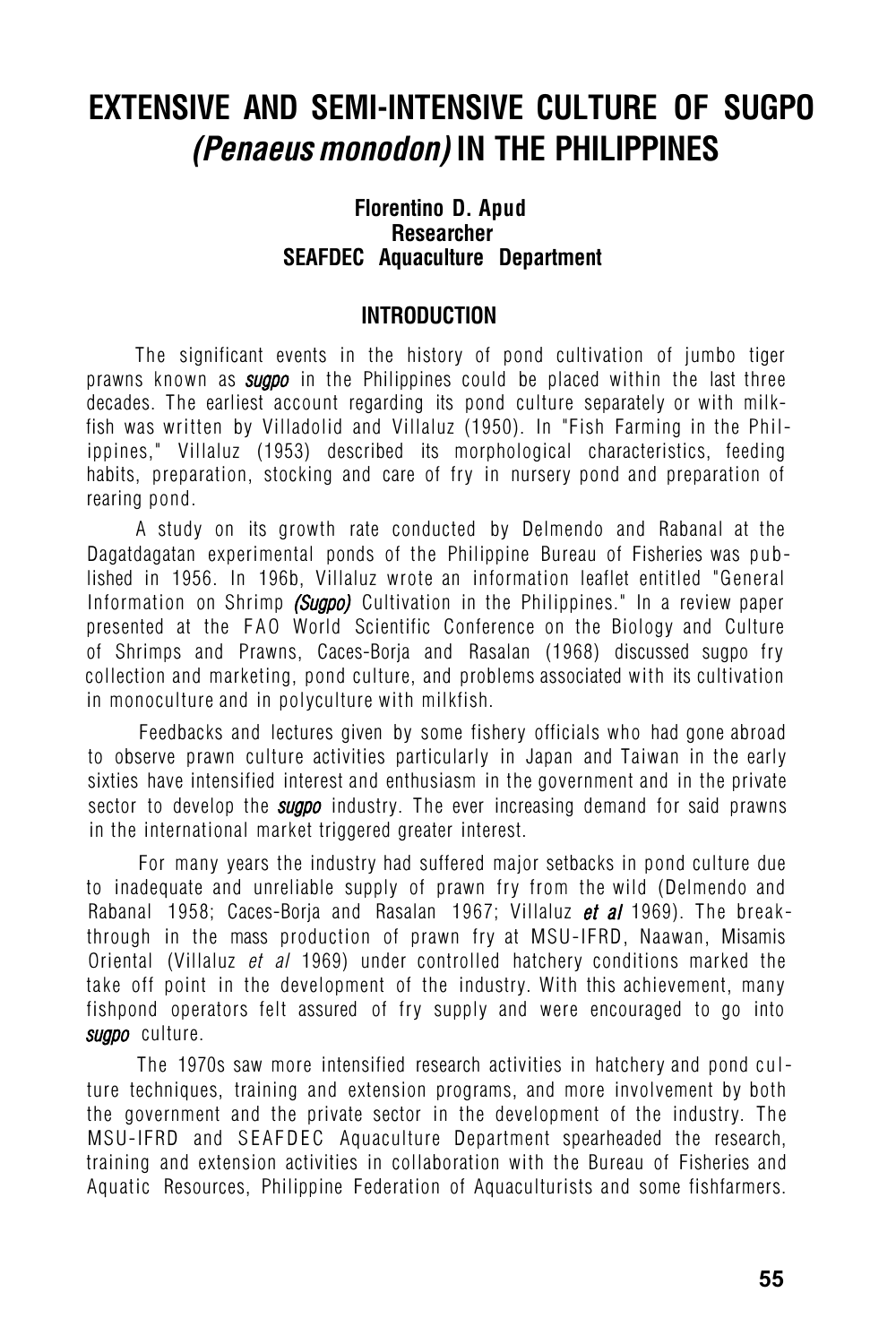# **PRODUCTION, MARKET DEMAND, AND CULTURE METHODS**

#### a. **Production and Market Demand**

According to the Market Report Vol. 3 of ADB/FAO Infofish. 1982, the Japanese shrimp consumption in 1981 was 199,000 metric tons. Out of this volume, about 161,700 metric tons were imported from different countries (Japan Finance Ministry and U.S. Dept. of Commerce). The Philippines contributed about 2,700 metric tons or only 1.7% of Japan's total import. This quantity declined considerably from the 1979 record of 3,700 metric tons exported to Japan. About one-half of the export in 1979 was captured from the sea, the rest was pond-grown.

The major cause in the decline of prawn and shrimp export could be attributed to a drastic reduction in the volume of catch. BFAR reports that the catch of prawns and shrimps in 1981 was only 723 metric tons. Based on this figure, it appears that the volume of pond-grown shrimp for export slightly increased from 1,850 metric tons in 1979 to 1,977 metric tons in 1981. Assuming an average production of 250 kg/ha/yr using extensive culture method, such volume could be derived from only 7,600 ha of brackishwater fishponds in the Philippines. If the same farms were used in semi-intensive culture producing a minimum of 750-1,000 kg/ ha/year, output from the same area could be twice or thrice the present volume.

#### b. **Culture Methods**

Generally, the fishpond yield per unit area is dependent on the culture method which could be restricted by financial capabilities, pond facilities, level of technical knowhow, and skill. If the culture method does not take into account these factors, failure is highly possible.

The SEAFDEC Aquaculture Department has categorized culture methods into three: extensive, semi-intensive and intensive. The extensive method is commonly practised by fishfarmers and is generally applied in less developed farms or in existing milkfish ponds. These ponds are generally shallow (40-70 cm) with only one gate to serve as supply and drain facility. *P. monodon* under this method are stocked at limited quantities (2,000- 3,000 ha) in monoculture or in polyculture with milkfish. The stock are fully dependent on natural food propagated by fertilization. Water management is totally dependent on tidal fluctuation. Efforts are being made to provide a deeper portion that is suitable for prawns by constructing peripheral or diagonal canals. Pests and predators are also eradicated during pond preparation. Their entrance are prevented by providing fine-mesh screen at the gate system during water replenishment.

The semi-intensive culture method has a higher stocking density ranging from 20,000 to 50,000 per ha. Supplemental feed is provided to the stock in addition to natural food. The shallow pond is excavated to attain 70-100 cm water depth, otherwise a trench is constructed to provide a deeper portion of at least 20% of the area. To provide the desired water quality and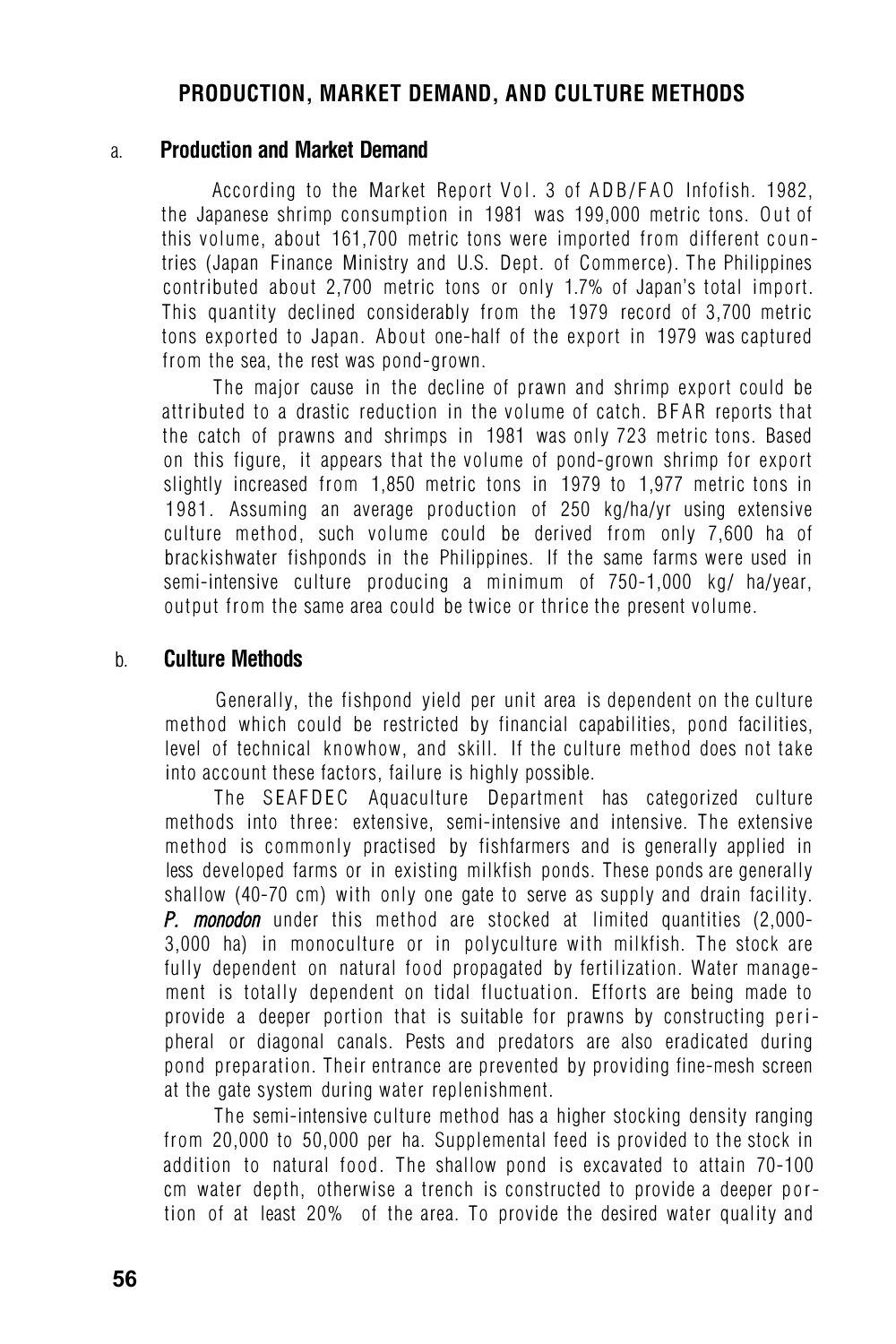depth, a water pump is operated especially during neap tide. A number of fishfarmers have shifted to this method to increase yield.

The intensive culture method is basically patterned after that of Taiwan where stocking density has been raised between 100,000 to 200,000/ha. The pond facilities normally include concrete or bricklined dike of small compartments (1/4 to 1 ha); water pumps that provide a pre-filtered mixture of fresh and seawater at appropriate salinity of 10-20 ppt; and aeration devices to provide oxygen, release toxic gases and mix water 24 hours a day. The stock is fully dependent on a high-grade formulated diet. So far very few big investors have adopted this method because of higher capital requirement, higher level of technology, and high risks.

Of the three culture methods, the extensive appears to be most widely practised. The semi-intensive method, however, appears to be the most viable and easily adaptable. The discussion therefore shall be confined to extensive and semi-intensive culture of prawns.

# **EXTENSIVE AND SEMI-INTENSIVE CULTURE OF PRAWNS**

#### a. **Rearing in nursery system**

Direct stocking of fry in grow-out ponds, both with extensive and semiintensive culture of prawns, is considered most convenient by fishpond operators. Results have been unreliable so that an intermediary pond has to be used. At first, the milkfish nursery pond was utilized for prawn fry using the same management method as for milkfish fry culture. This method, however, can hardly achieve acceptable rates of survival. As skill and knowhow developed, different nursery systems were designed to improve prawn fry survival. These include the use of hapa net and the floating cage nursery, the earthen nursery, and the tank system.

#### (1). **Hapa net and floating cage nursery system**

The hapa net was introduced in 1975 (Primavera and Apud 1977) primarily as an acclimation facility and secondarily as a nursery system for sugpo fry. The rectangular nylon net (Fig. IA) is similar to an inverted mosquito net set in a pond. It is suspended from bamboo or wooden poles and sometimes enclosed with bamboo screen to protect it from crabs. It is normally installed near the supply gate for better water exchange.

The floating cage as a nursery facility (Fig. 1B) is a recent development initiated by de la Peña and Prospero (1982) at AQD's Batan Station. The floating cage is appropriate in coves with slow currents, protected from big waves, and with minimum fluctuation in salinity, temperature, D.O. and pH. The cage is made of fine mesh net with a coarse outer net or bamboo enclosure for protection. The net is hung on a bamboo or wooden frame provided with floating materials. A  $3 \times 4 \times 1.2$  m net cage can accommodate some 25,000 to 30,000  $P_4$  -  $P_5$  for a rearing period of 30 to 40 days. Feed-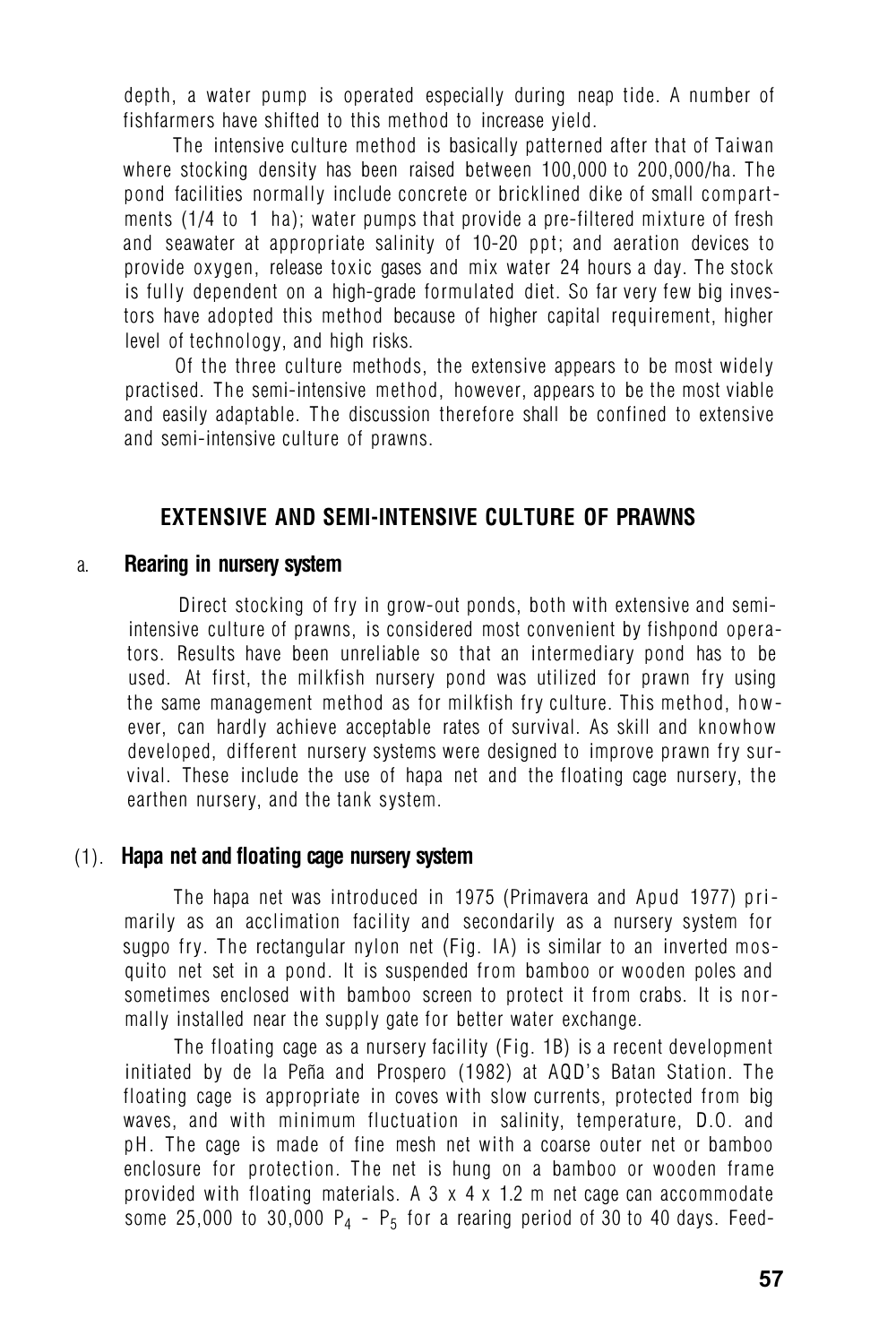

**Fig. 1. Floating or hapa net nursery can stock 30,000-40,000 postlarvae/net, is easy to install in a pond (A), or marine cove (B).**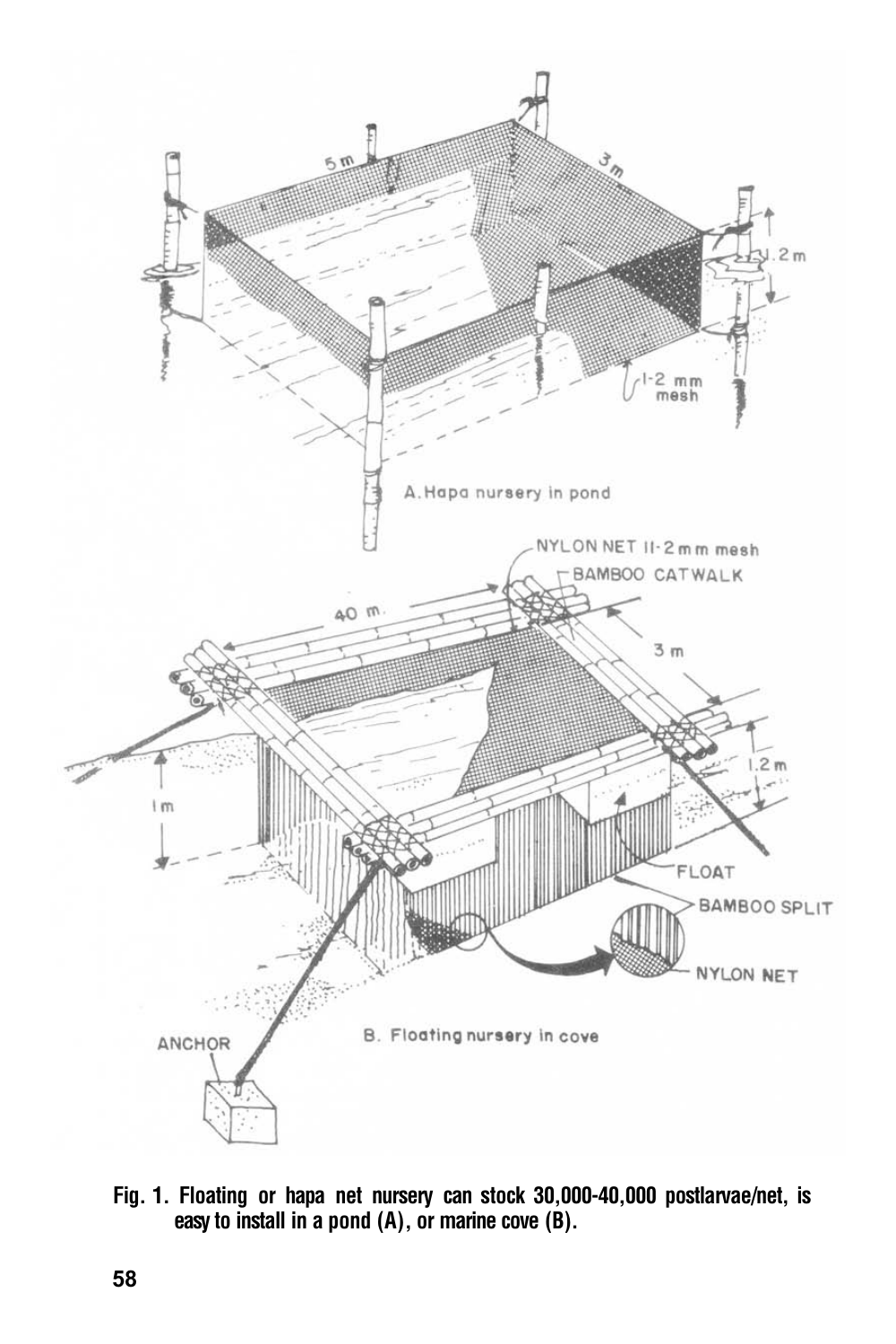ing is done initially by brushing prepared fish paste in a feeding net frame. At the  $P_4$  -  $P_5$  stage, fry tend to cling to any substrate, so that they cling to the feeding frame and feed at the same time. Starting at  $P_{11}$ , feeding is shifted to chopped fish or mussel meat attached to a series of hooks hanging from a floating frame. A survival rate of 50 to 70% can be attained.

#### (2) *Earthen nursery system*

The earthen prawn nursery system (Fig. 2) was developed at the SEAF-DEC Leganes Research Station (Apud and Sheik 1978) to accommodate hatchery-bred fry even at earlier stages  $(P_4-P_5)$  and rear them to desirable sizes (0.4-1 g) or stages (P34-P35) suitable for stocking in grow-out ponds. Management of the system aims at controlling excessive fluctuations in temperature, salinity dissolved oxygen, and pH and having a maximum control of pests and predators. These are achieved through a flow-through system with a daily water exchange rate of about 10% and the use of sand filter or fine mesh filter net for water flowing into the ponds.



## **Fig. 2. High density prawn nursery system SEAFDEC, Leganes, lloilo.**

The nursery ponds may be stocked at densities of 50 to 100 per m<sup>2</sup> without supplementary feeding. With supplementary feeding (trash fish, mussel meat, or formulated feeds) the density can be as high as 150 to 200  $P_5$  per m<sup>2</sup>. Acclimation of prawn fry to pond water conditions is necessary during stocking. The proper time for stocking is early in the morning (before 9:00 A.M.) or late in the evening (after 9:00 P.M.). Juveniles at stages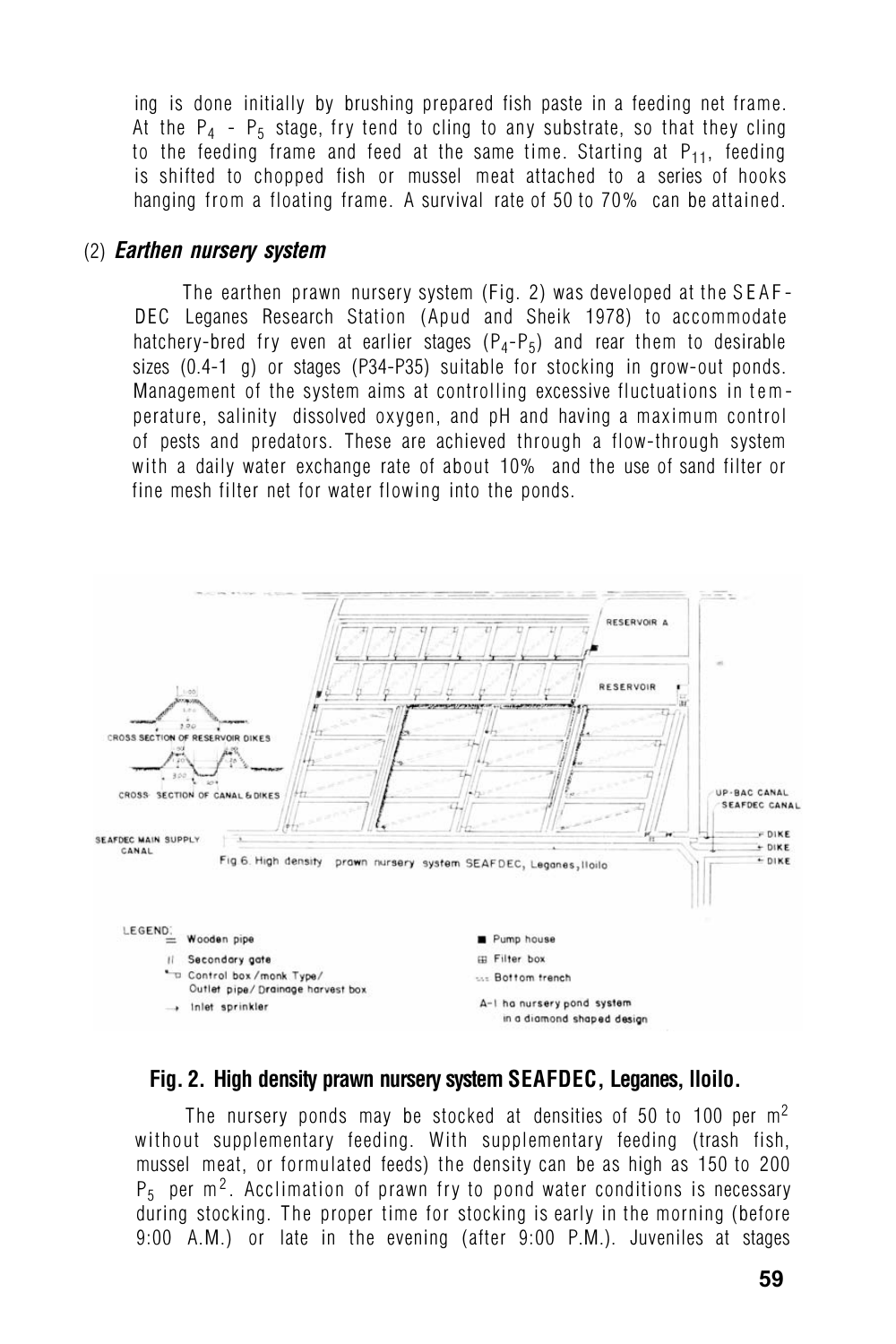$P_{34}$  -  $P_{35}$  weighing about 0.4-1.5 g a piece are harvested after 30 days rearing period. The recommended time of the day for harvest is during the evening or early morning. Survival rates may range from 40 to 80% .

#### (3) *Tanks or raceways*

Tanks or raceways are practicable in areas with available electric power to drive water pump and blower that provides aeration. The raceway system was tried by Platon (1978) in rearing  $P_1 - P_2$  fry to  $P_{13}$ . The raceway is a 1-2 ton oval tank with airlift aeration to circulate the water. Bamboo mattings to serve as shelter are also provided. At stocking density of 5.000/m<sup>3</sup>, an average survival rate of 50% is obtained. The fry is fully dependent on supplemental feed.

The use of nursery tanks integrated in hatchery system was initiated by Gabasa (1981). Tanks are usually of concrete and vary in size from 3 to 40 tons. Stocking densities vary from 2,500 to 3,000 per ton with culture period of 30 days from  $P_1 - P_2$  or  $P_4 - P_5$ . The tanks are provided with bamboo mattings as shelter. Fry survival has been very much improved (70-90%) with this system. The fry in tanks are highly dependent on supplementary feeding although growth of diatoms is also encouraged.

## (4) *Transport of juveniles*

Prawn juveniles harvested from any of the facilities mentioned above may be transported using a continuously aerated transport tank or oxygenated plastic bags. The aerated tank is made of a cylindrical fiber glass, plastic or canvass. The recommended capacity is 30 kg juveniles/ton of water (Mochizuki 1978). For better results, the temperature of transport water is reduced to 22-24 C and maintained at this temperature by adding ice from time to time.

For transport using oxygenated plastic bags, the juveniles are climated gradually to about 20°C using ice mixed with seawater. The temperature of sand-filtered seawater to be used for transport is also reduced to 20°C. The juveniles are packed in plastic bags containing 8-10 liters seawater inflated with oxygen at recommended densities of 1,000 to 2,000  $P_{25}$  -  $P_{35}$  per plastic bag. The bags are placed singly or doubly in styrofoam boxes. To maintain temperature at the desired level, packed ice weighing 500 to 600 g is placed on top of each plastic bag.

Yap *et al* (1978) tried using different packing densities of juveniles transported in oxygenated plastic bags for a period of 15 hours. The density levels tested were 1,000; 2,000; 3,000; 4,000; and 5,000  $P_{26}$  per bag. A pack of 600 g ice was placed on top of each bag; 400 mg prawns could be packed and transported as much as 3,000/bag for 15 hours. The temperature of transport was maintained at 22-23°C and survival was 95-100% . Packing densities of .4,000 to 5,000 suffered higher mortalities (from 12.5 - 50%). The latter densities could be used only for shorter transport periods.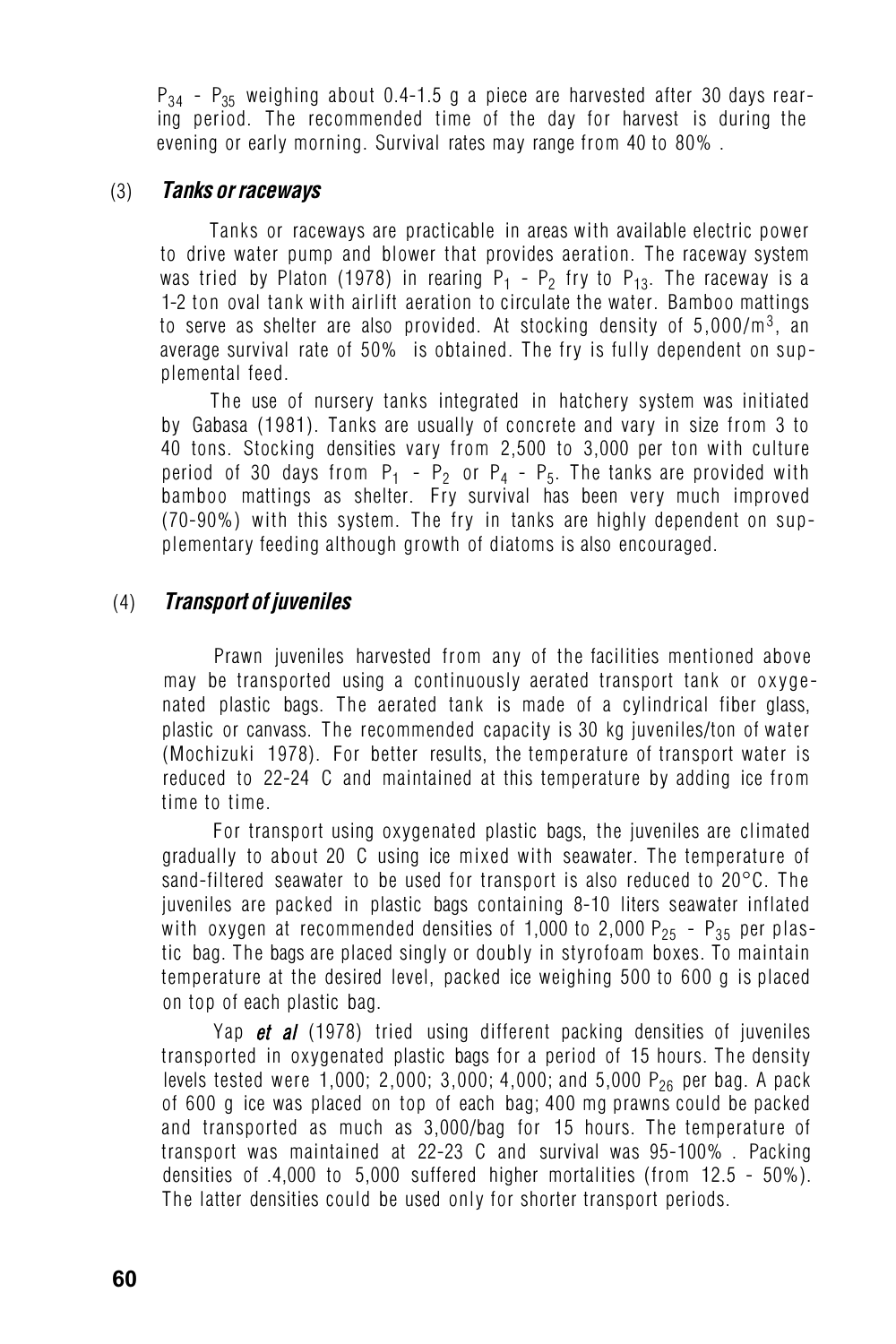## b. **Culture in Growout Ponds**

The pond culture of *sugpo* in the Philippines has evolved slowly through years of experience by fishfarmers. For many years, *sugpo* was an incidental harvest from milkfish ponds. Because of the ever increasing demand, more efforts have been directed to develop *sugpo* as a major crop in brackishwater ponds. In the process of development, several factors that influence prawn production have been pointed out. These include site suitability, pond design and construction, seed supply, pest and predator control, stocking densities, food supply, diseases and parasites, water management, and harvesting.

(1) Site Suitability

The major factors known to influence prawn production in certain areas include climatic condition, water supply, type of soil, topography, accessibility, availability of labor and material inputs, and support facilities. Better production has been observed in areas with a short and not-so-pronounced dry season with moderate rainfall distributed almost throughout the year. Suitable areas are those having sufficient supply of water that is free from pollutants and with a salinity of 10-20 ppt and those with soil pH between 7-8.5, of either the clay-loam type of soil, silty clay, silt loam that is good for dike construction, or sandy clay that suits the creeping and burrowing habit of *sugpo.* Pond elevations are within the reach of ordinary high tides where a water depth of 1 meter can be easily attained. Areas with high elevation require considerable expense for excavation or water pumpings. Accessible areas facilitate supervision and delivery of inputs and products. The presence of support facilities such as electric power plant and ice plant would be advantageous.

#### (2) Design and Construction

The lack of basic knowledge in pond engineering among fishfarmers has impaired prawn production. Generally, farmers utilize fishponds designed for milkfish production which are often unsuitable for prawn production. Pond construction in the Philippines is normally carried out without an engineering plan. Prospected areas are merely cleared and enclosed with peripheral dikes. The division dikes, canal system, and gates are laid out according to the farmer's and his workers' convenience. Fishponds usually turn out to have big and irregular compartments with the canal and gate systems improperly located and constructed, and the desired depth never achieved. Even milkfish production fails due to problems brought about by poor design and construction.

The SEAFDEC Aquaculture Department has come up with a design and layout appropriate for semi-intensive culture of prawn (Fig. 3). Salient features of this design include:

- two canal and gate systems, (the drain canal and gate are from the supply canal and supply gate).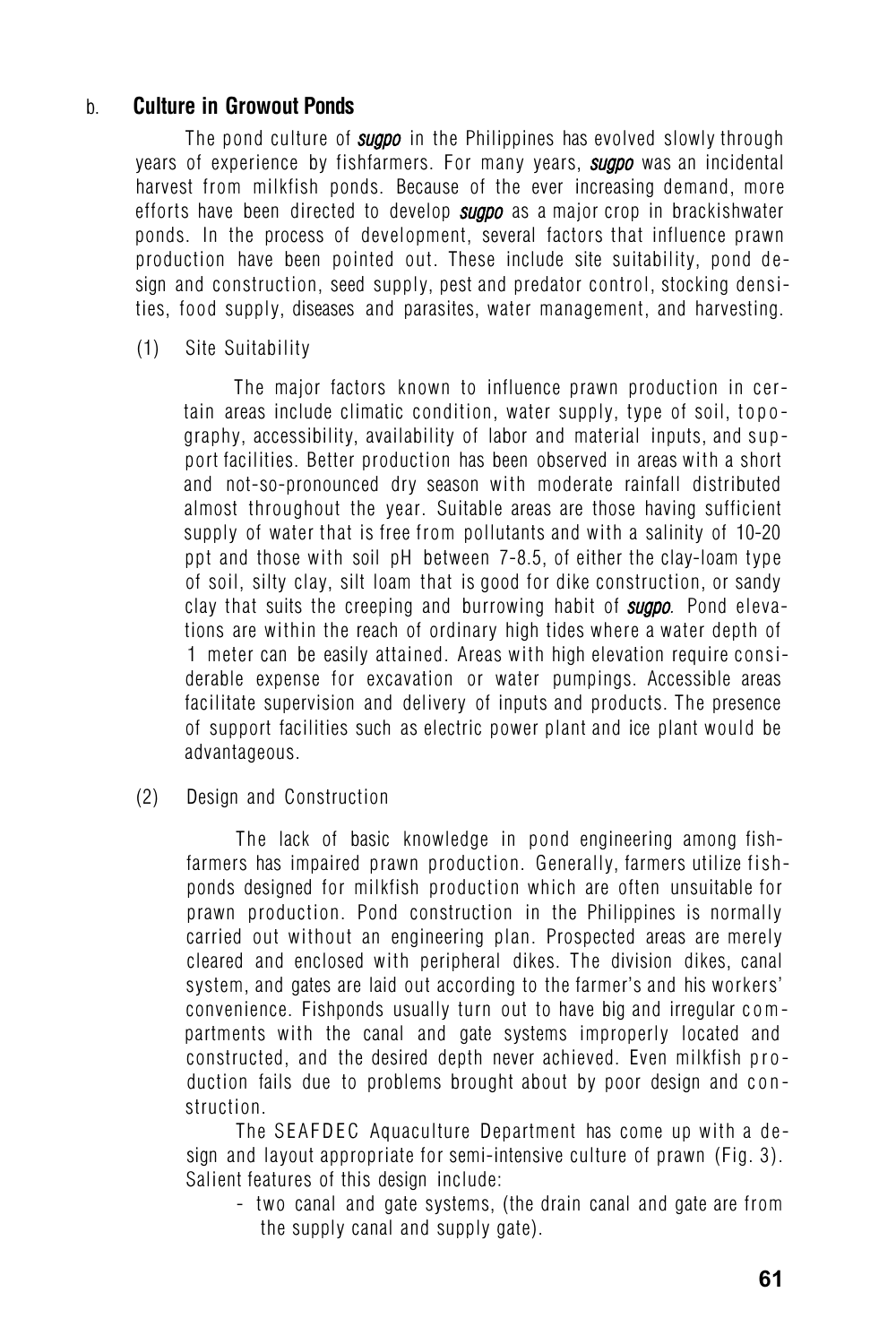

**Fig. 3. Milkfish ponds renovated into prawn semi-intensive culture ponds at LRS SEAFDEC AQD. (After Torres 1983)** 



**Fig. 4. Ferrocement sluice gate at LRS SEAFDEC AQD. (After Torres 1983)**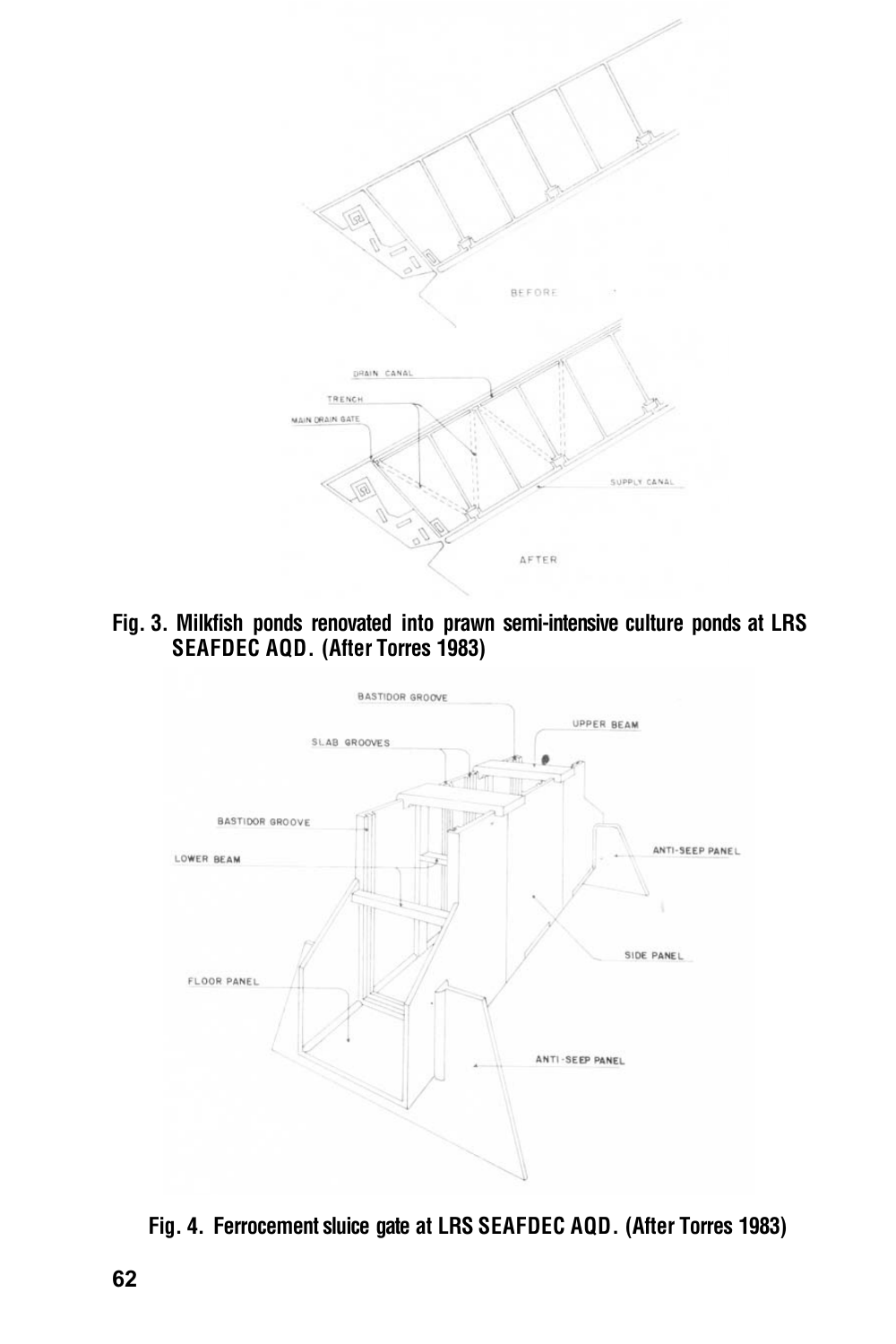

## **Fig. S. Ferrocement culvert gate at LRS SEAFDEC AQD. (After Torres 1983)**

Various gate systems have been developed to suit the requirements of pond systems. The monk type culvert and open sluice gates made of ferrocement materials were introduced (Fig. 4 and 5). These gates are cheaper and more convenient to construct and install. They are normally pre-fabricated at a desired mold before transport to the site and installation. They are effective as tertiary and secondary gates. The use of PVC pipes or elbow standpipe gate systems has been also introduced and is effective in smaller ponds such as nursery ponds  $(Fia, 6)$ .

In extensive culture method where ponds are dependent on tidal fluctuation and where prawns subsist mainly on natural food propagated by fertilization, it is appropriate to develop a progressive method of culture where stock can be transferred from one pond to another when they grow to a certain size. The layout of the ponds can be so arranged as to enable a series of transfers from nursery to transition to growout pond. The ponds should be adjacent to each other to facilitate transfer. Pond sizes should be progressively increased by 1:2:4 ratio to provide a bigger space for the growing prawns. This idea emanated from various research results at SEAFDEC Leganes Research Station where growth rates of *P. monodon* were observed to level off after two months of culture in the same pond. This observation has been confirmed by private operators especially those with stocks dependent on natural food.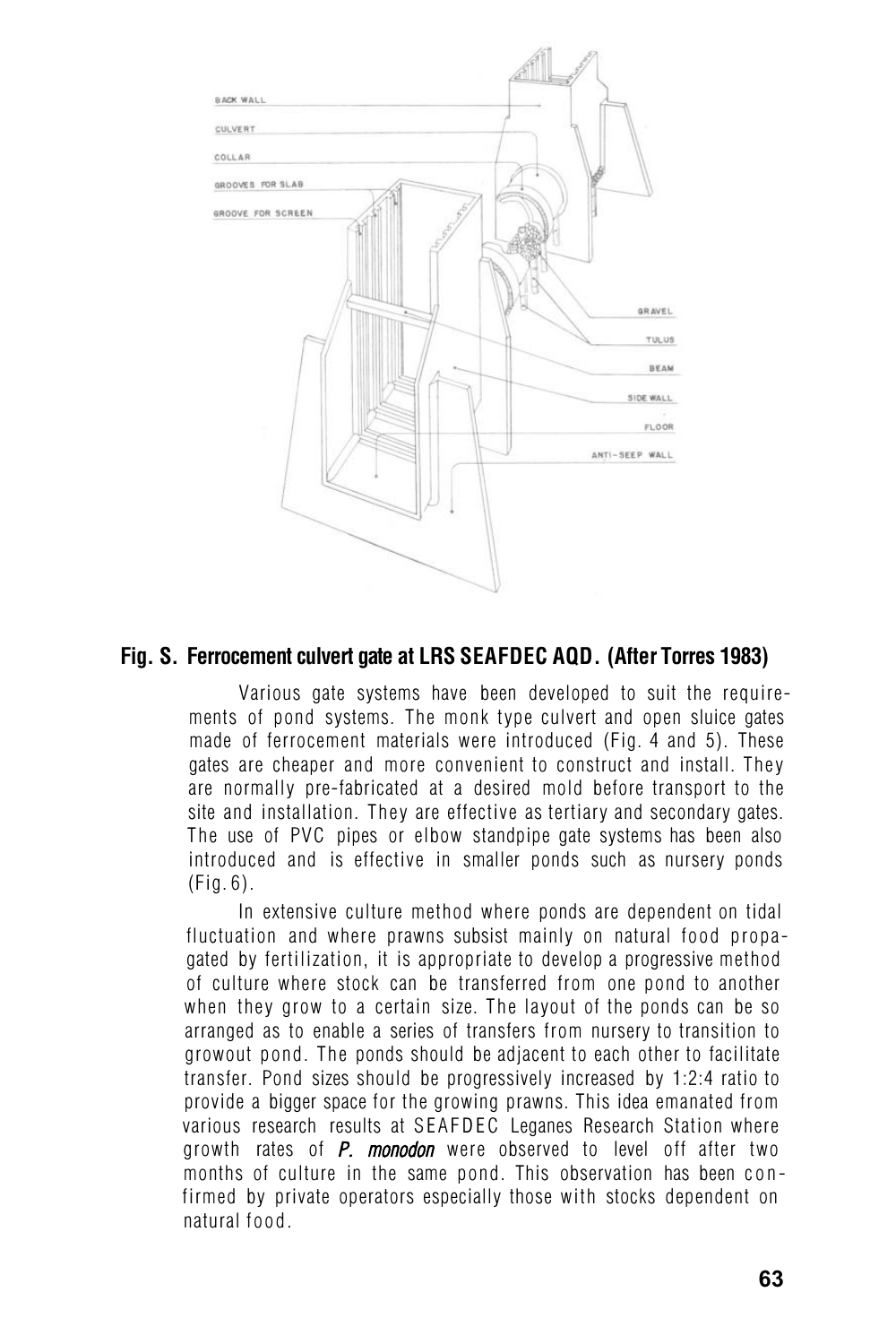

# **Fig. 6. PVC stand pipe at LRS SEAFDEC AQD. (After Torres 1983)**

(3) Seed Supply

Seed supply, handling, storage and transport problems have also affected the development of the industry. Seed coming from the wild initially dominated supply for pond culture. The fry are either allowed to enter the pond during high tide or are collected from fry grounds along the shores and estuaries. Since the occurrence of wild fry is seasonal and the quantity is unreliable, cropping becomes irregular and u n predictable. In addition, identifying and separating the mixed collection of penaeid fry also discourage both collectors and farmers. This problem is aggravated by heavy mortalities, as high as 90%, encountered during handling, storage and transport due to lack of skill and technical knowhow.

The development of hatchery techniques gave an alternative and more reliable source of seed supply for pond culture. Despite uncertainties and failures encountered by hatchery operators and fishfarmers during the first few years, more and more hatcheries have been established and more fishfarmers have shifted to hatchery bred fry. The development of improved techniques in handling and transport of fry at SEAFDEC Aquaculture Department has considerably reduced mortalities.

(4) Pest and Predator Control

The entry of unwanted species is a common problem in pond culture. The damage wrought by pests and predators varies widely depend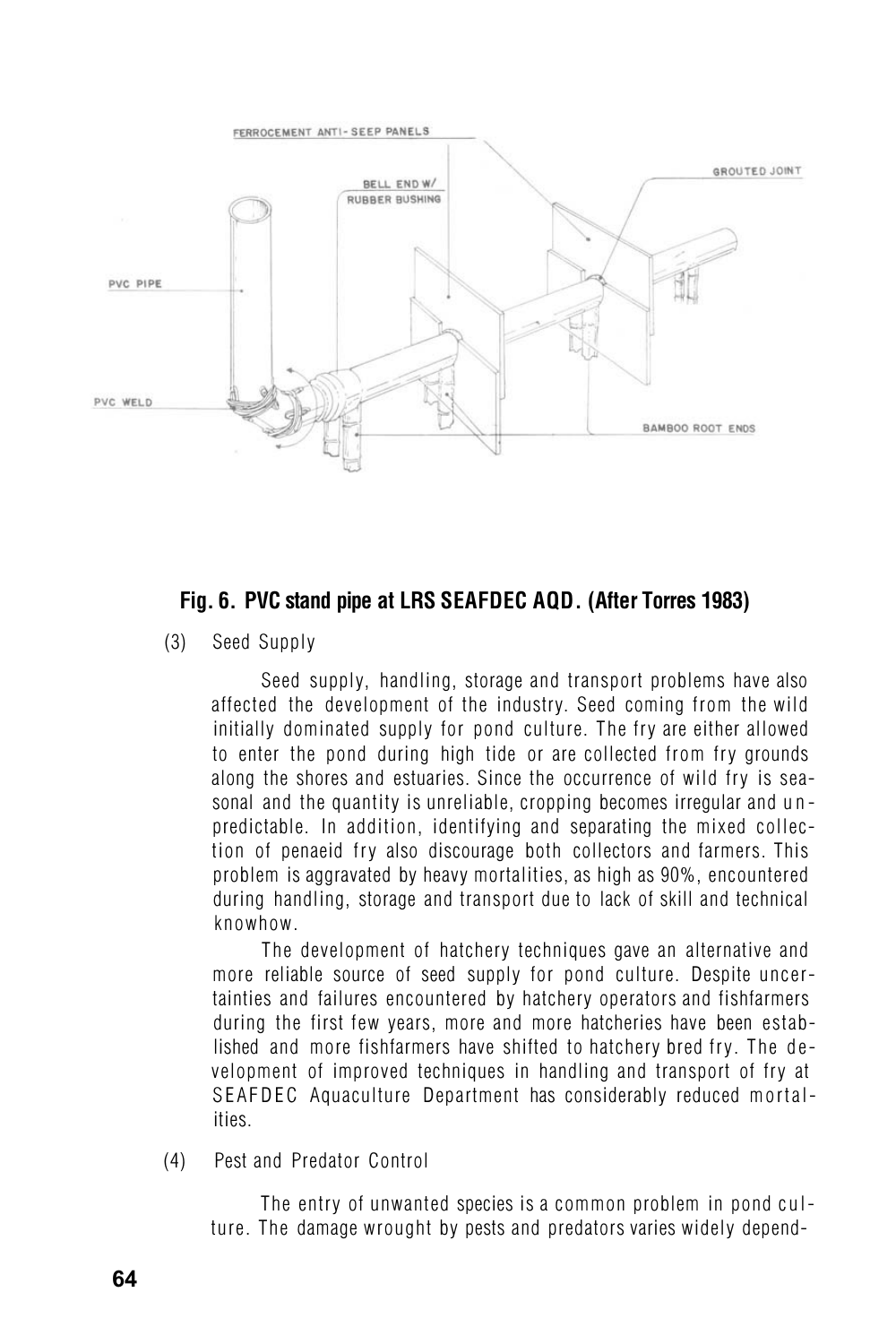ing on the species present in the pond. *Lates calcarifer (bulgan). Megalops cyprinoides (buan-buan), Elops hawaiiensis (bid-bid)* are among the most harmful predators in ponds. Other pests and predators include tilapia, gobies, snails, small crabs, water snakes and birds. The modular pond method for milkfish culture has minimized this problem to some extent due to frequent transfer and cleaning of ponds (Abesamis 1980, pers. comm.).

Traditionally, pests and predators are eliminated during pond preparation by the use of inorganic pesticides or insecticides. Since most of these compounds are non-biodegradable, they are known to have a cumulative harmful effect to the pond and to the stock itself. Because of this, researchers have warned fishpond operators of the indiscriminate use of pesticides. Organic pesticides such as tobacco waste and derris root may be utilized instead.

Tobacco dust or waste at 280480 kg/ha or commercial nicotine at 12-15 kg/ha was found effective in eliminating snails (Primavera and Apud 1977). This material also keeps the soil soft and moist. Derris root or tubli, *Derris elliptica, D. heptaphylls,* and *D. philippinassis* can also be applied at 5-10 ppm in its dried powdered form or as juice extract from 2040 kg raw material per ha. Juice is extracted by pounding and soaking the plant overnight in water and then squeezing it to release the juice.

The bleaching compound sodium hypochlorite (under different brand names like clorox, purex or dulux), at a dose of 20 liters/ha with the water 2 cm deep, can effectively eradicate tilapia and other finfishes. Commercial lime mixed with ammonium sulphate is also effective in eliminating almost all kinds of unwanted species in ponds. The recommended ratio of application is 1:5 ammonium sulphate and lime applied at about 500-600 kg/ha. Pests and predators are readily killed as ammonia becomes toxic when water pH is raised by lime to a level above 9. The advantage of these materials is that after a few hours, toxicity subsides and stocking can be done the following day after admitting new tidal water. Lime also reduces acidity, hastens organic decomposition, and eliminates sulfides while ammonium sulphate is a nitrogenous fertilizer. In other countries the use of saponin from teaseed cake applied at the rate of 10-25 ppm (Cook 1976) and commercial rotenone powder extracted from derris root are reportedly effective in eliminating unwanted species. Extra care however is needed if these materials are applied in ponds with prawn stock. Thorough drying of pond during preparation also eliminates pests and predatory fishes.

Entry of unwanted species is prevented by the use of appropriate screen during water management. The traditional practice is to use bamboo screens (locally called *bastidor)* installed at the pond gate. However, this method is not so effective so that other methods have been tried. One of this is the use of window nylon screens on top of the bamboo screen or the *bastidor.* However, this requires continuous brushing during water management as it gets clogged easily. A modifica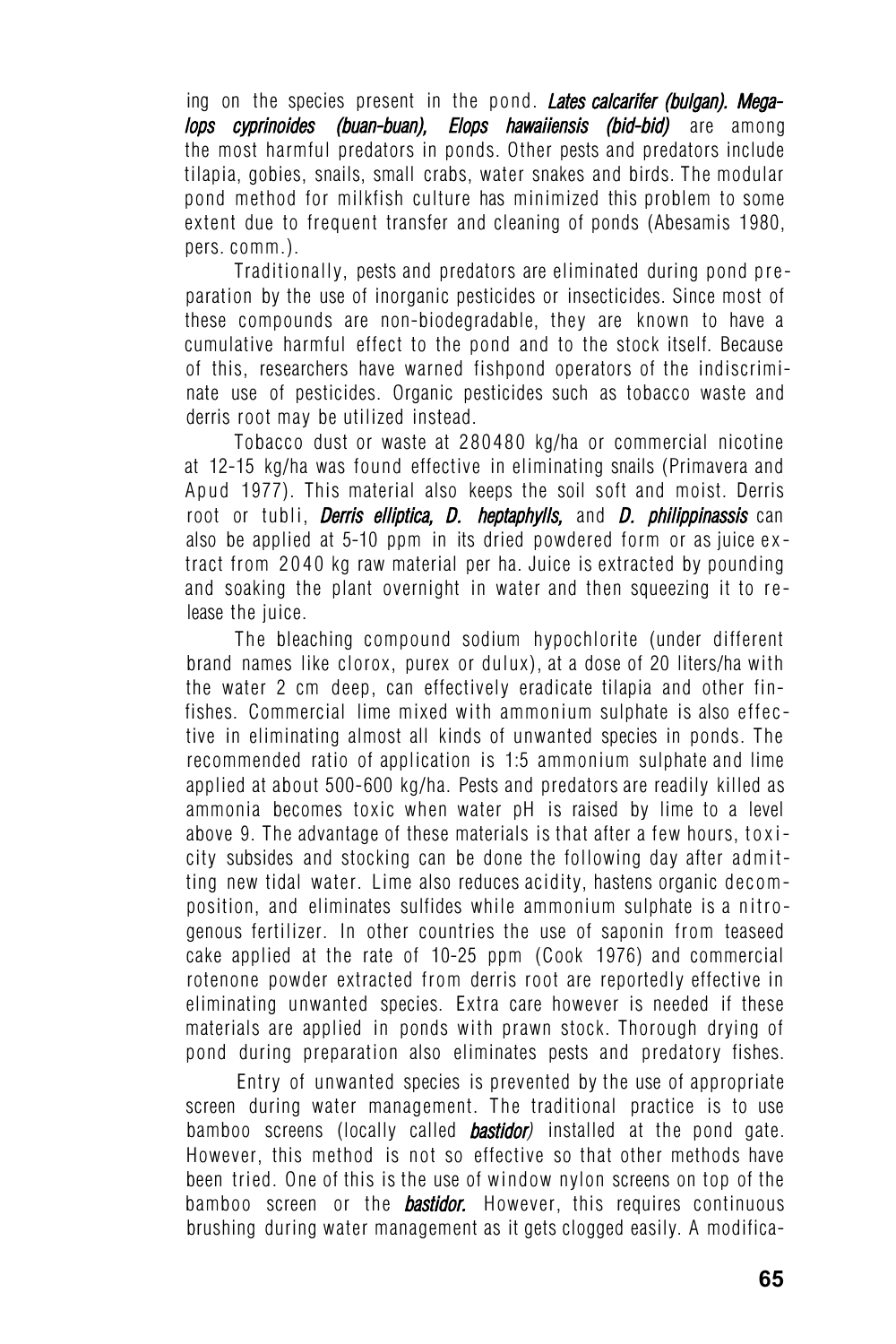tion introduced at SEAFDEC is the use of the circular netting *(bulon)* in front of the gate or bagnet made of fine mesh nylon screen (0.2 mm) installed in place of the *bastidor* (Fig. 7).



# **Fig. 7. Different ways of using filter screen and/or bagnet. (After Yap, era/1979)**

#### Stocking Densities

Stocking densities used by fishfarmers in extensive culture method vary from 2,000-6,000/ha with an average of 4,000 ha both in mo noculture or in polyculture with milkfish. When natural food is abundant, about 500-2,000 milkfish is added per hectare. The presence of *sugpo* at the above density levels together with milkfish was found to be favorable for both species. This was confirmed by results obtained from various studies in a polyculture system of milkfish and *sugpo* at Leganes Research Station (Eldani and Primavera 1981; Pudadera 1980; Apud 1981). Eldani and Primavera (1981) pointed out that one of the important benefits of prawn in polyculture with, milkfish is that prawns control the population of chironomid larvae which compete with milkfish for *lablab.* As a result, growth and production of milkfish in ponds with prawns are higher than those without prawns. Gundermann and Pepper (1977) reported the disappearance of chironomous larvae in Fiji ponds several weeks after stocking with *P. monodon, P. merguiensis* and *P. indicus.*

Stocking densities as high as 10,000-12,000/ha are also practiced by some fishfarmers. These levels require supplementary feeding either during the last two months or last month of culture.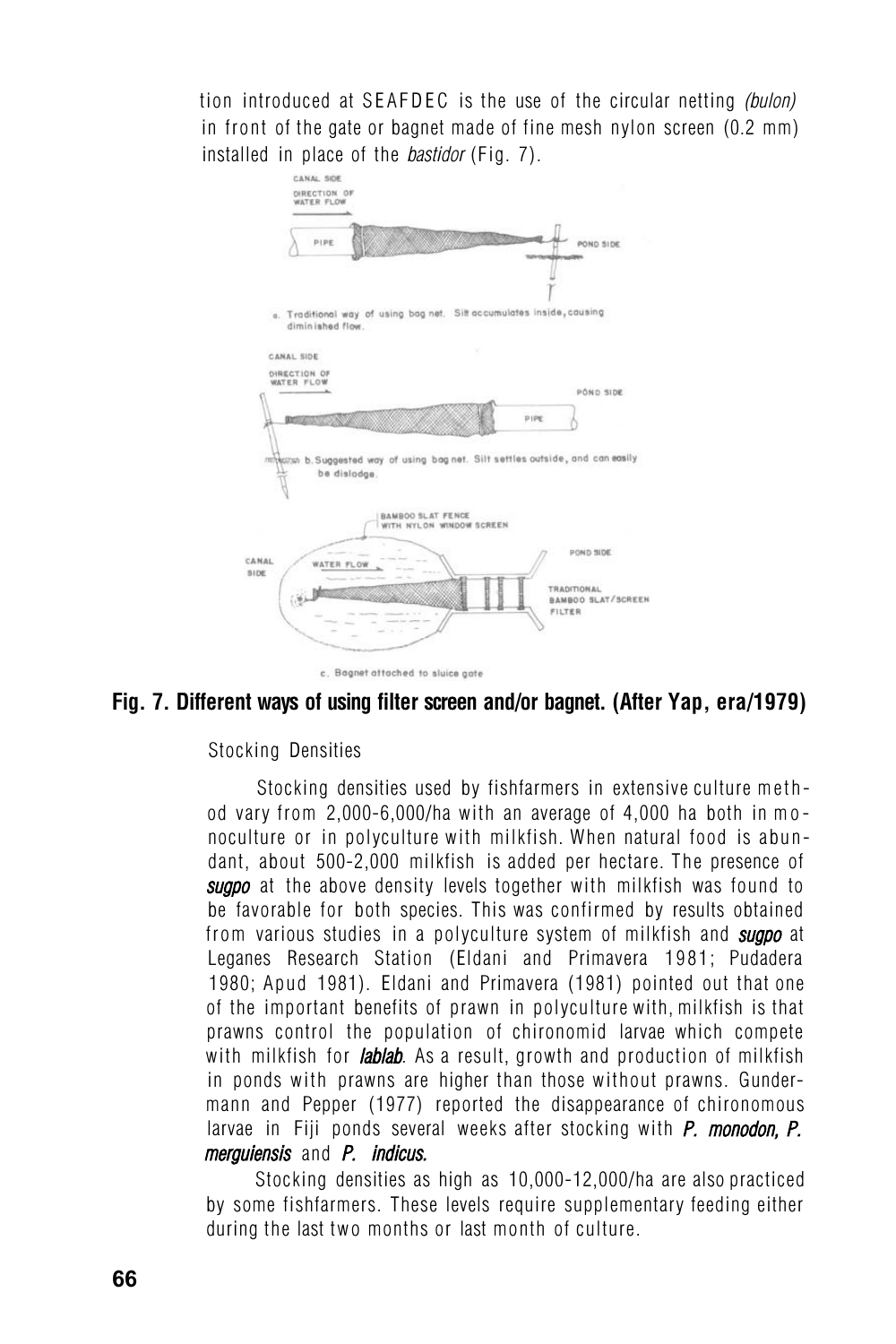For semi-intensive culture, stocking density may vary from 20,000 to 50,000 individual/ha. These levels were based on the results of various studies on the intensification of prawn grow-out at the SEAFDEC Leganes Research Station (Apud 1978; Destajo 1979; Mochizuki 1979; Norfolk *et al* 1980). Apud (1978) observed that survival rates were relatively higher (98.6% and 95.3%) and sizes bigger (23.4 and 18.2 g) in ponds stocked at 25,000 and 50,000/ha as compared with ponds stocked at 100,000 and 200,000/ha (86.4% and 87.6% survival rates and sizes of 11.2 g and 7.3 g, respectively.) The stock was provided with formulated diet in a flow-through system using a water pump within a culture period of 109 days.

(6) Food Supply

The natural food propagated in brackishwater fishponds varies from one pond to another depending upon the pond condition and location. In shallow and higher salinity areas (28 ppt and above) *lablab* is dominant over filamentous algae and other higher aquatic plants. In deeper ponds with lower salinity (10-25 ppt) *Chaetomorpha sp (lumot jusi), Enteromorpha intestinales (bitukang-manok)***,** *Rupia maritima (Kusay-kusay)***,** and *Najas graminea (digman)* are dominant. Diatoms, rotifers, nematodes, ostracod, copepods, and other planktonic organisms good for young *sugpo* exist in both environments.

*Lablab* is composed mainly of benthic blue green algae and diatoms. Many forms of animals and other plants are associated with *<sup>l</sup>ab**lab. Lumot, kusay-kusay,* and *digman* are also associated with other organisms that contribute to their nutritive value. The yields of certain ponds dominant with *kusay-kusay* and *digman* are found to be relatively higher than in the *lablab* pond. It is believed that these plants and those organisms associated with them give the appropriate nutritional requirement for prawns. In addition to the shelter effect of these aquatic plants, the higher oxygen production, and the lower salinity for which these forms of plants usually exist also contribute to better prawn production.

*Lablab* is a natural food preferred by young *sugpo* (Villaluz 1953), but its excessive growth can be deleterious once the excess be gins to decompose. This retards *sugpo* growth usually after the second month of culture.

Marte (1978) identified Crustacea (small crabs and shrimps) and mollusks making up 85% of the ingested food of *P. monodon* caught in the wild (Makato River, Aklan). The remaining 15% consisted of fish, polychaetes, ophiuroids, debris, sand, and silt. She noted that feeding activity was high during ebb tide when tidal current brought in a greater volume of food at estuaries and mouth of rivers.

Although the stock in an extensive culture method is mainly dependent on natural food grown in ponds, some farmers provide various kinds of supplementary feeds every now and then depending upon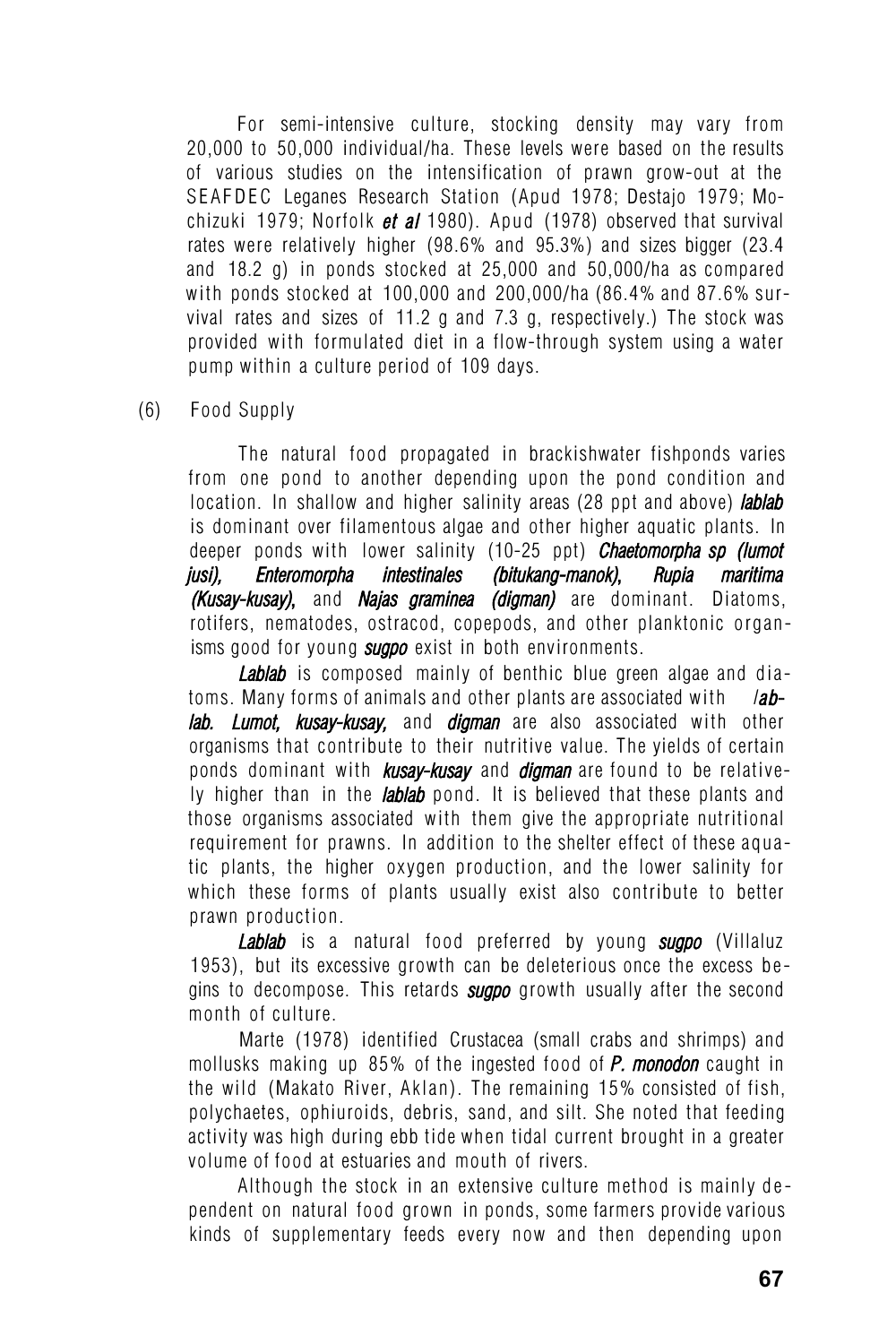their availability. The most common feeds given are rice bran, trash fish, chicken entrails, cattle hide, mussel meat, toads, and snails.

Studies relating to nutrition have been undertaken at SEAFDEC AQD to gather information regarding the nutritional requirements of *P. monodon.* Pond studies using SEAFDEC and commercial diets for semi-intensive culture method include those of Apud 1978; Destajo 1979; Mochizuki 1970; Norfolk 1980; Suemitsu 1981; Tabbu 1982. Despite some encouraging results of these studies the appropriate local commercial feed and feeding techniques are yet to be established. Both researchers and fishfarmers agree that one of the keys to the success of pond culture is food. The economics of feeding should also be looked into. A certain high grade formulated diet with some imported ingredients was found to be efficient with an FCR of 1.5 to 1.7 but costs more than twice that of other commercial products. Research aimed at finding local substitutes with comparable efficiency for less cost must be pursued.

#### (7) Water Management

Water management in the extensive method of prawn farming is an adaptation of that used in milkfish culture. It is totally dependent on tidal fluctuation. During spring tide, water is replenished by draining a portion of the pond water a few hours before the incoming high tide. At high tide, fresh tidal water is admitted. These activities of draining and flooding are done consecutively everyday during the en tire spring tide period. Normally, the first 2 to 3 days are devoted to draining and flooding; in the succeeding days, draining is stopped but flooding is continued until water requirement is satisfied (Primavera and Apud 1977).

For semi-intensive culture water management is a combination of both tidal fluctuation and water pump support. During the first two months of culture, the pond water is replenished during spring tides. This is easily achieved in areas with lower elevations. However, pumping is necessary during neap tides particularly in areas with higher elevations to maintain desired water quality and depth. The accumulation of metabolites at the pond bottom lowers water quality. Organic decomposition depletes dissolved oxygen (to levels below 3 ppm) and prawns cease to eat. Feed thrown into the pond under this condition will only add to pollution.

(8) Diseases and Parasites

Only a few cases of disease problems in ponds have been reported with the extensive method of culture. Among those observed are the "black gill" disease which may be caused by fungus, bacteria or detritus. Necrosis of appendages, which at earlier stages results in browning of the exoskeleton, pleopods, periopods, telson/uropods, spreads towards the base of appendages and leads to erosion of infected areas. The etio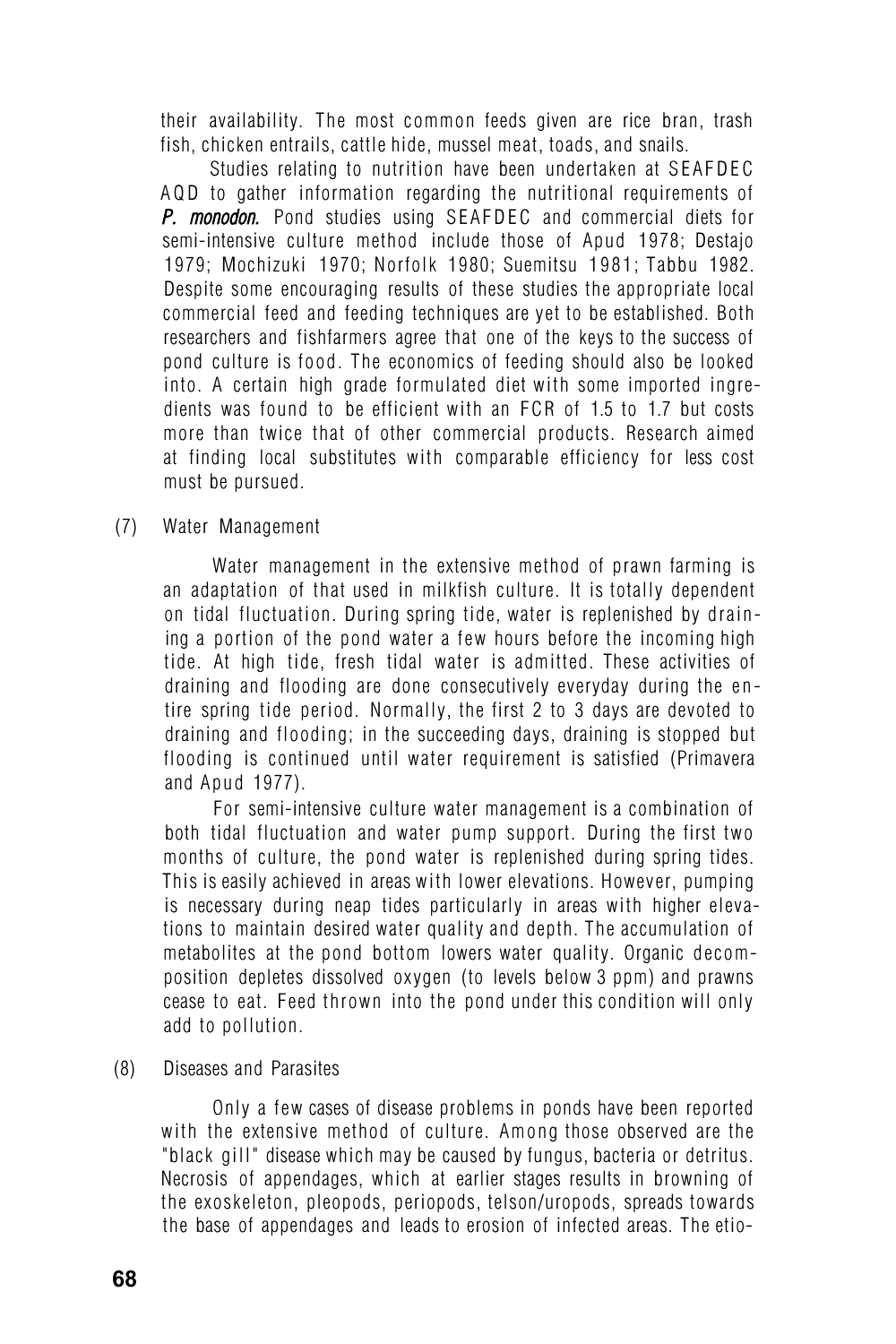logy of this disease in *P. monodon* has not yet been worked out according to Gacutan (1979). However, shell disease of this nature as in other penaeids can be caused by bacteria such as *Chitinoclastic, Benechea, Vibrio,* and *Pseudomonas* (Cook and Lofton 1973, as cited by Gacutan 1979). Progressive destruction of the exoskeleton provides places for the entry of secondary infections which may cause death.

Body cramp is another problem which can cause high mortality. This is usually encountered during handling, transfer or harvesting on hot days. The body of cramped shrimp curves and becomes rigid. The cause of this is unknown but according to Liao (1977) this can be avoided by handling shrimps during cool days. Fuzzy growth on the exoskeleton is another disease which can be caused by bacteria, protozoans, or algae. The first two are associated with poor water quality due to high organic matter content. Growth is retarded and molting is inhibited by this fuzzy growth.

The most common complaint of fishfarmers is the occurrence of soft-shelling. In this condition prawns are weak and molting is inhibited so that they stop growing. This disease may be attributed to poor nutrition and poor pond condition. Baticados (pers. comm.) attributed soft shelling to different factors such as microbial, environmental, and nutritional deficiency. She also believes this could be caused by trace amounts of insecticides coming from agricultural areas. This belief is supported by observations that soft shelled prawns are common in areas contaminated with runoffs from rice fields using insecticides. Investigation is being undertaken by SEAFDEC researchers to confirm the hypothesized causes.

#### (9) Harvesting

In the extensive culture method, harvest takes place after 4 to 6 months culture in ponds. The prawns may attain 20-60 g depending on the salinity, stocking density, feed and water management.

Harvest may be done through different methods depending on whether a partial or a total harvest is desired. Partial harvest may be done with the use of bamboo traps (*bakikong*)*,* pound nets (for selective partial harvest Fig. 8) or cast nets. With traps or pound nets, it is advisable to partially drain water at daytime and re-admit water in the evening to make the prawns move around. This is most effective during spring tide of the new moon. Prawns can be lured into the traps by placing lights over them in the evening. Cast net operation can be efficiently done by placing feed in certain area to gather the prawns before casting the net.

Total harvest is commonly done with the use of a bagnet (*lumpot*) placed at the sluice gate. Just like *bakikong,* the pond water is partially drained at daytime and new water admitted to get the prawns moving around. In the evening, the bagnet is installed at the discharge portion of the gate after which the gate is opened. The bagnet must be long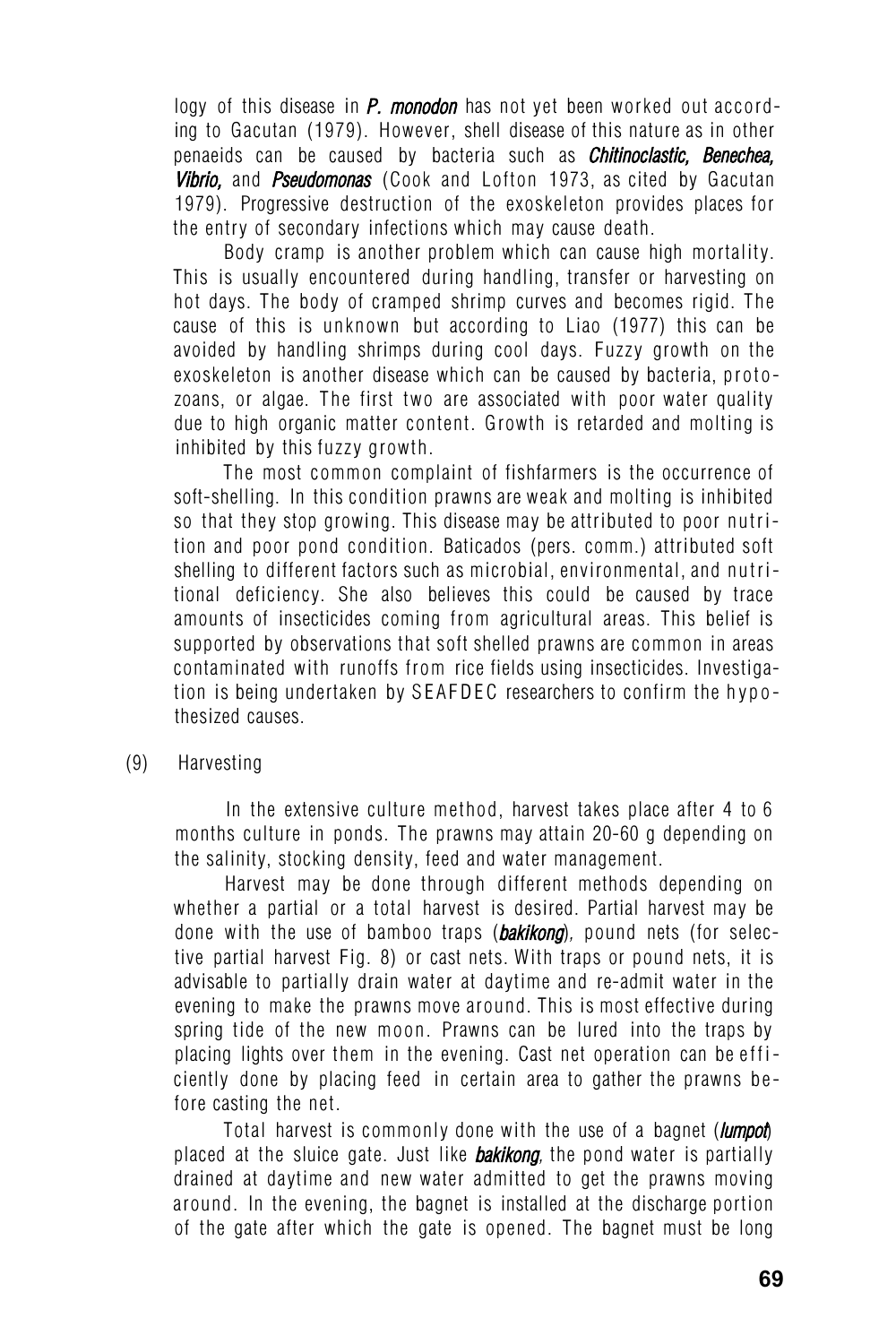enough (8-10m) to make emptying easy. The common practice is to accumulate a big volume in the bagnet before emptying if in big baskets or pails. This lowers the quality of the harvest as the prawns are subjected to too much pressure. A technique of emptying the catch every now and then at limited quantities of about 10 kg to appropriate net bags was introduced recently. The same net bag container is used in washing and immersing the catch in ice water.



#### **Fig. 8. The selective harvesting net collects only large animals undersized prawns can return to the pond. (After Suemitsu, 1983 and Apud,** *et al***. 1983)**

Another method applicable for total harvest after some partial harvesting is by the gradual draining of the pond to concentrate the prawns in the pond canals or catching pond. Once the prawns are impounded, a drag net is used to collect them. A bamboo screen can be pushed around the peripheral canal to gather the shrimp in a restricted area where they can be caught with a scoop net.

Some farmers build large barnboo traps in the outlet canal outside the drain gate. As the pond is drained and the gate opened, prawns are carried into the canal and down into the traps. Remaining prawns are picked up after all the water has been drained from the pond.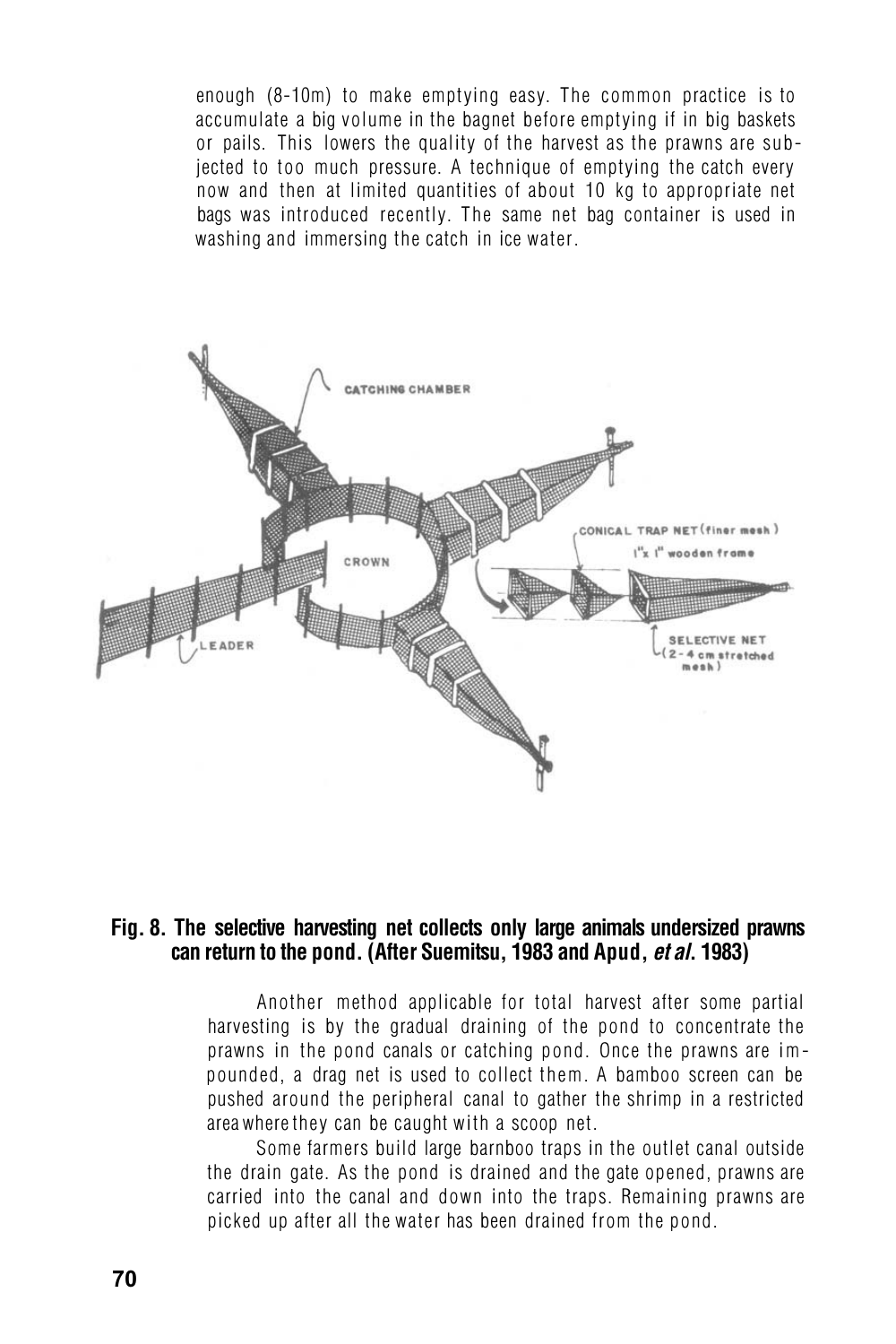## **R E F E R E N C E S**

Apud, F.D. 1979. Effects of water movement and aeration system on the survival and growth of hatchery-bred sugpo (*P. monodon*) fry reared in earthen nursery ponds. U.P. Visayas, lloilo, Phils., M.S. thesis (unpublished).

1982. Handling and rearing of hatchery produced shrimp postlarvae from small scale hatcheries. FAO/UNDP-SCS, WP/81/SPH/CP 12, 87-93.

- Apud, F.D., J.H. Primavera and P.L. Torres, Jr. 1983. Farming of prawns and shrimps. Aqua. Ext. Manual No. 5 Revised 1983. SEAFDEC Aquaculture Department.
- Apud, F.D., K. Gonzales and N. Deatras. 1981. Survival, growth and production of *Penaeus monodon* Fab. at different stocking densities in the earthen ponds with flow through system and supplemental feeding. Fish. Res. J. Phils. 6:1-9.
- Apud, F.D. and M. Sheik. 1978. Design and construction of prawn nursery pond system. Readings on Pond Management. SEAFDEC Aquaculture Dept.
- Apud, F.D., N. Deatras and K. Gonzales. 1981. Feeding behavior and food preference of *Penaeus monodon* Fab. with scrap *Tilapia mossambica.* Fish. Res. J. Phils. 6:27-31.
- Caces-Borja, P. and S.B. Rasalan. 1968. A review of the culture of sugpo, *Penaeus monodon* Fabricius in the Philippines. Rome FAO, 2:111-123.
- Cook, H.L. 1977. Some aspects of shrimp culture research with particular reference to Philippine species. Fish Res. J. Phils., 2:50-53.
- Delmendo, M.N. and N.R. Rabanal. 1955. Rate of growth of the sugpo (jumbo tiger shrimp) *Penaeus monodon* Fab. with notes on its culture in brackishwater ponds. Proc. 2nd Indo-Pacific Coun., 6:424-431.
- Delmendo, M.N. and H.R. Rabanal. 1956. Cultivation of "Sugpo" (Jumbo Tiger Shrimp), *Penaeus monodon* Fabricius in the Philippines. IPFC Proc. 6th Session Section 1:424-481.
- Eldani, A. and J.H. Primavera. 1981. Effects of different stocking combinations on growth, production and survival of milkfish (*Chanos chanos* Forskal) and prawn (*Penaeus monodon* Fab.) in polyculture in brackishwater ponds. Aquaculture, 417.
- Gabasa, P.G., Jr. 1982. Recent development in design and management of smallscale hatchery for *Penaeus monodon* in the Philippines. FAO/UNDP-SCS, UP/81/SPH/CP 11:77-85.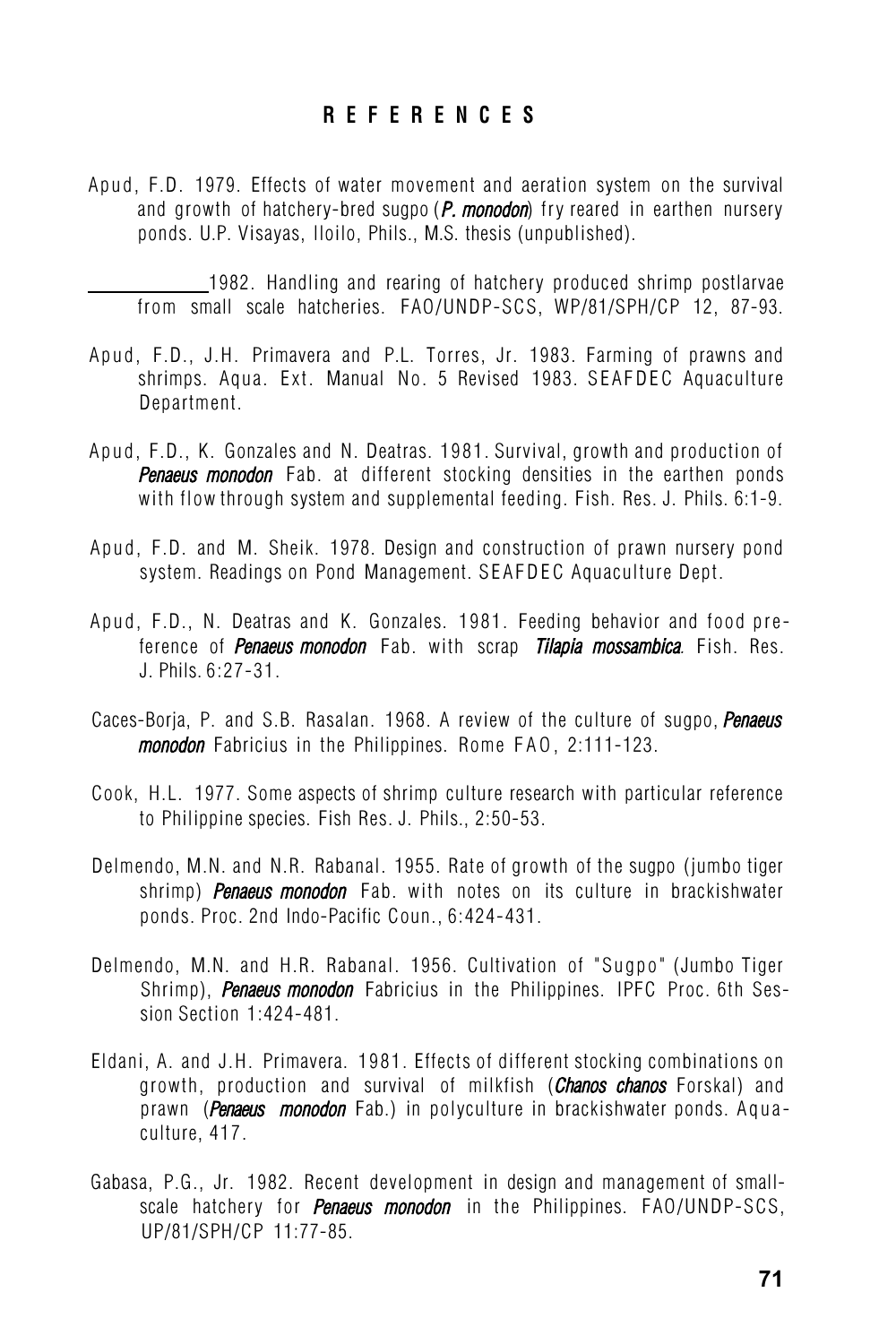- Gacutan, R.Q. 1979. Diseases of prawns. Brief: Technical Consultation, SEAFDEC Aquaculture Dept. 13 pp.
- Liao, L.C. 1977. A culture study on grass prawn, *Penaeus monodon* in Taiwan-the pattern, the problems and the prospects. J. Fish. Soc. Taiwan, 5(2): 11.-29.
- Marte, C.L. 1978. The food and feeding habit of *Penaeus monodon* Fab. collected from Makato River, Aklan, Philippines. SEAFDEC Aquaculture Dept., Quarterly Res. Report Vol. 11, No. 1:9-17.
- Mochizuki, H. 1979. The present prawn culture in the Philippines. Terminal Report to Aquaculture Dept., SEAFDEC: 1-60 with 33 figs (memeo).
- Norfolk, J.R.W. 1981. The use of ammonium sulfate as a pesticide during pond preparation. Asian Aquaculture, 4:7.
- Norfolk, J.R.W., J.N. Paul and D.S. Javellana. 1981. A preliminary report on intensification of prawn grow-out at SEAFDEC Leganes Research Station Perspectives, Problems and Prospects. Unpub. report., 10 pp with 4 figs and 7 tables.
- Platon, P.R. 1979. Present status of prawn farming in the Philippines. Brief: Technical consultation. SEAFDEC Aquaculture Dept. 22 pp.
- Primavera, J.H. 1976. Survival rates of different *P. monodon* postlarval stages reared in hapa nets in brackishwater ponds. Phil. Jour. Sci., 105 (3): 103-109.
- Primavera, J.H. and F.D. Apud. 1977. Manual of Operations: Sugpo pond culture. Extension Manual, SEAFDEC Aquaculture Dept., No. 2, 18 pp.
- Primavera, J.H., F.D. Apud and C. Usigan. 1976. Effects of different stocking densities on survival and growth of sugpo *(Penaeus monodon* Fab.) in a milkfish rearing pond. Phil Jour. Sci., 105 (3): 193-203.
- Pudadera, B., Jr. 1980. Evaluation of milkfish (*Chanos chanos* Fors.) and prawn (*Penaeus monodon* Fab.) in polyculture systems. U.P. Visayas, lloilo, Phils. M.S. thesis.
- Tang, Y.A. 1961. The use of saponin to control predaceous fishes in shrimp ponds. The Prog. Fish Cult., 23(1): 43-65.
- Torres, P.L., Jr. 1983. Fishpond design and construction. SEAFDEC Aquaculture Dept. 17 pp + 14 figs and 1 table, (mimeo).
- Villadolid, V. and D.K. Villaluz. 1951. The cultivation of sugpo (*Penaeus monodon* Fab.) in the Phils. Phil Fish. J. 1:155-65.
- Villaluz, D.K. 1953. The cultivation of sugpo (*Penaeus monodon* Fab.) Fish Farming in the Philippines, Bookman, Inc., Manila, 137-148.